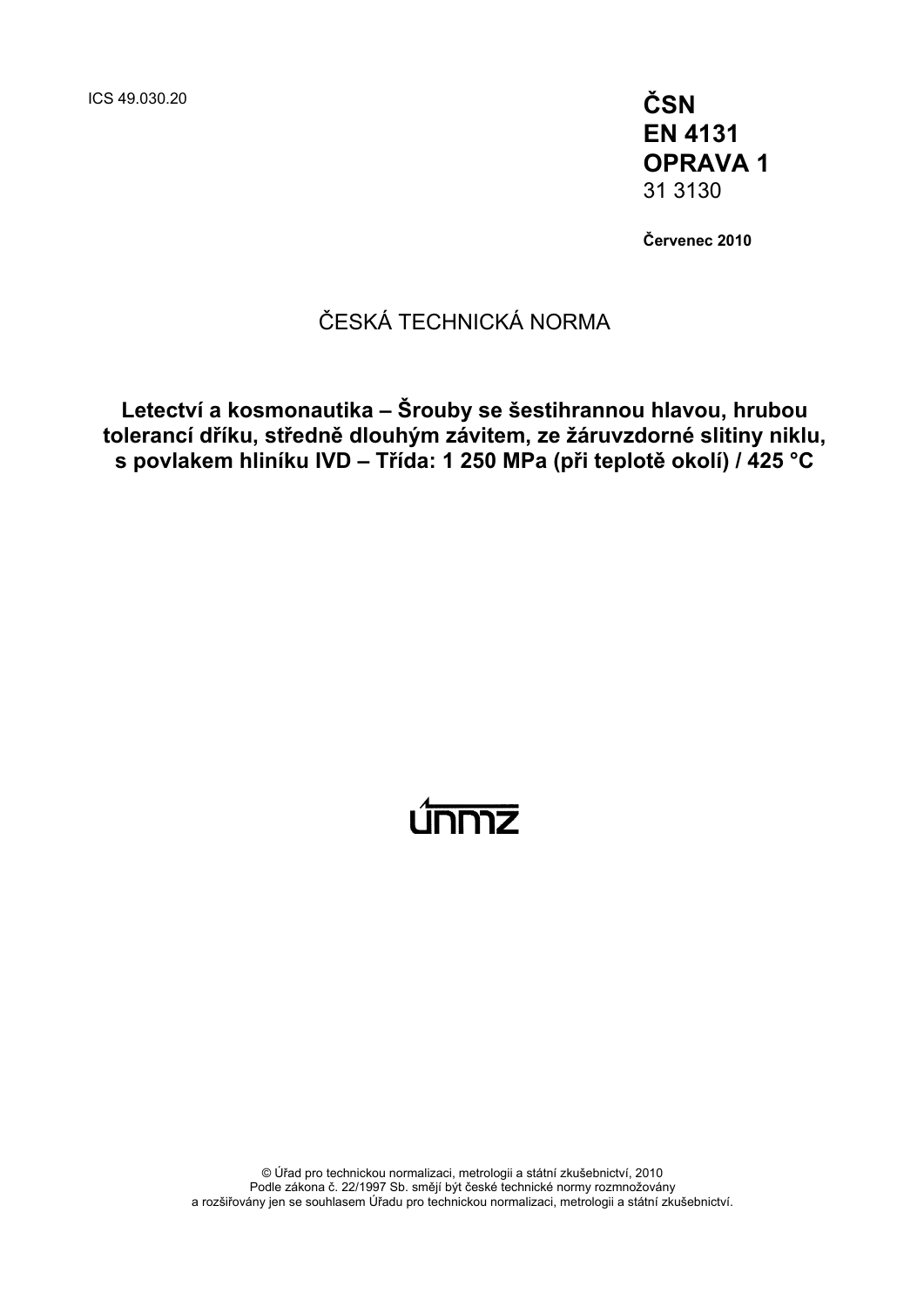# EUROPEAN STANDARD NORME EUROPÉENNE EUROPÄISCHE NORM

## **EN 4131:2009/AC**

 April 2010 Avril 2010 April 2010

**ICS** 49.030.20

English version Version Française Deutsche Fassung

 Aerospace series - Bolts, normal hexagonal head, coarse tolerance normal shank, medium length thread, in heat resisting nickel base alloy, aluminium IVD coated - Classification: 1 250 MPa (at ambient temperature) / 425 °C

Série aérospatiale - Vis à tête hexagonale normale, tige normale à tolérance large. filetage moyen, en alliage résistant à chaud à base de nickel, revêtues aluminium IVD - Classification: 1 250 MPa (à température ambiante) / 425 °C

Luft- und Raumfahrt - Sechskantschrauben, mittlere Gewindelänge, aus hochwarmfester Nickelbasislegierung, Aluminum IVD beschichtet - Klasse: 1 250 MPa (bei Raumtemperatur) / 425 °C

This corrigendum becomes effective on 28 April 2010 for incorporation in the three official language versions of the EN.

Ce corrigendum prendra effet le 28 avril 2010 pour incorporation dans les trois versions linguistiques officielles de la EN.

Die Berichtigung tritt am 28.April 2010 zur Einarbeitung in die drei offiziellen Sprachfassungen der EN in Kraft.



EUROPEAN COMMITTEE FOR STANDARDIZATION COMITÉ EUROPÉEN DE NORMALISATION EUROPÄISCHES KOMITEE FÜR NORMUNG

**Management Centre: Avenue Marnix 17, B-1000 Brussels** 

© 2010 CEN All rights of exploitation in any form and by any means reserved worldwide for CEN national Members. Tous droits d'exploitation sous quelque forme et de quelque manière que ce soit réservés dans le monde entier aux membres nationaux du CEN.

Alle Rechte der Verwertung, gleich in welcher Form und in welchem Verfahren, sind weltweit den nationalen Mitgliedern von CEN vorbehalten.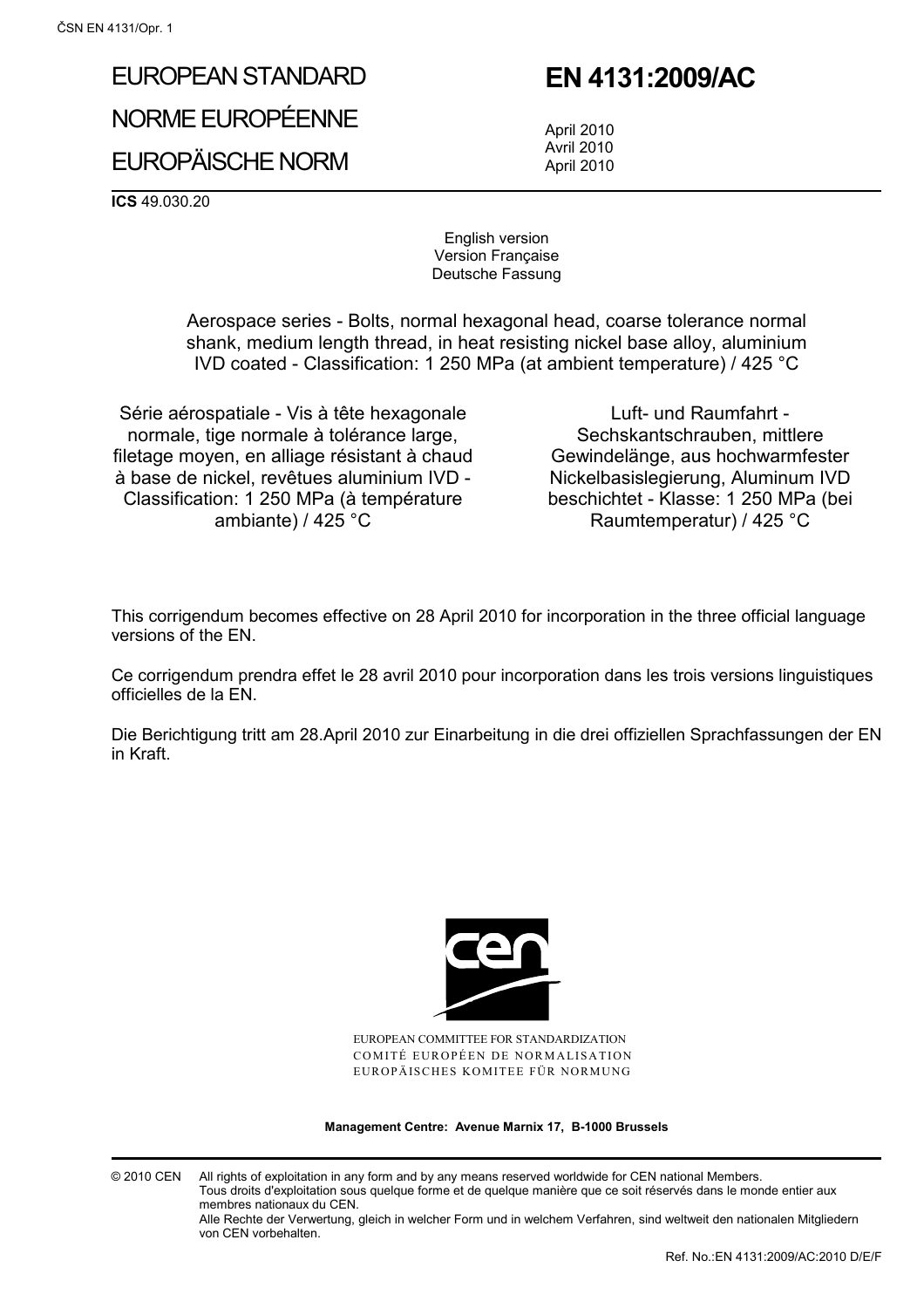#### EN 4131:2009/AC:2010 (E)

#### **Modification 1**  $\mathbf 1$

Replace Figure 1:"



" with the following: "





 $\mathbf 2$ 

 $\overline{\mathbf{u}}$